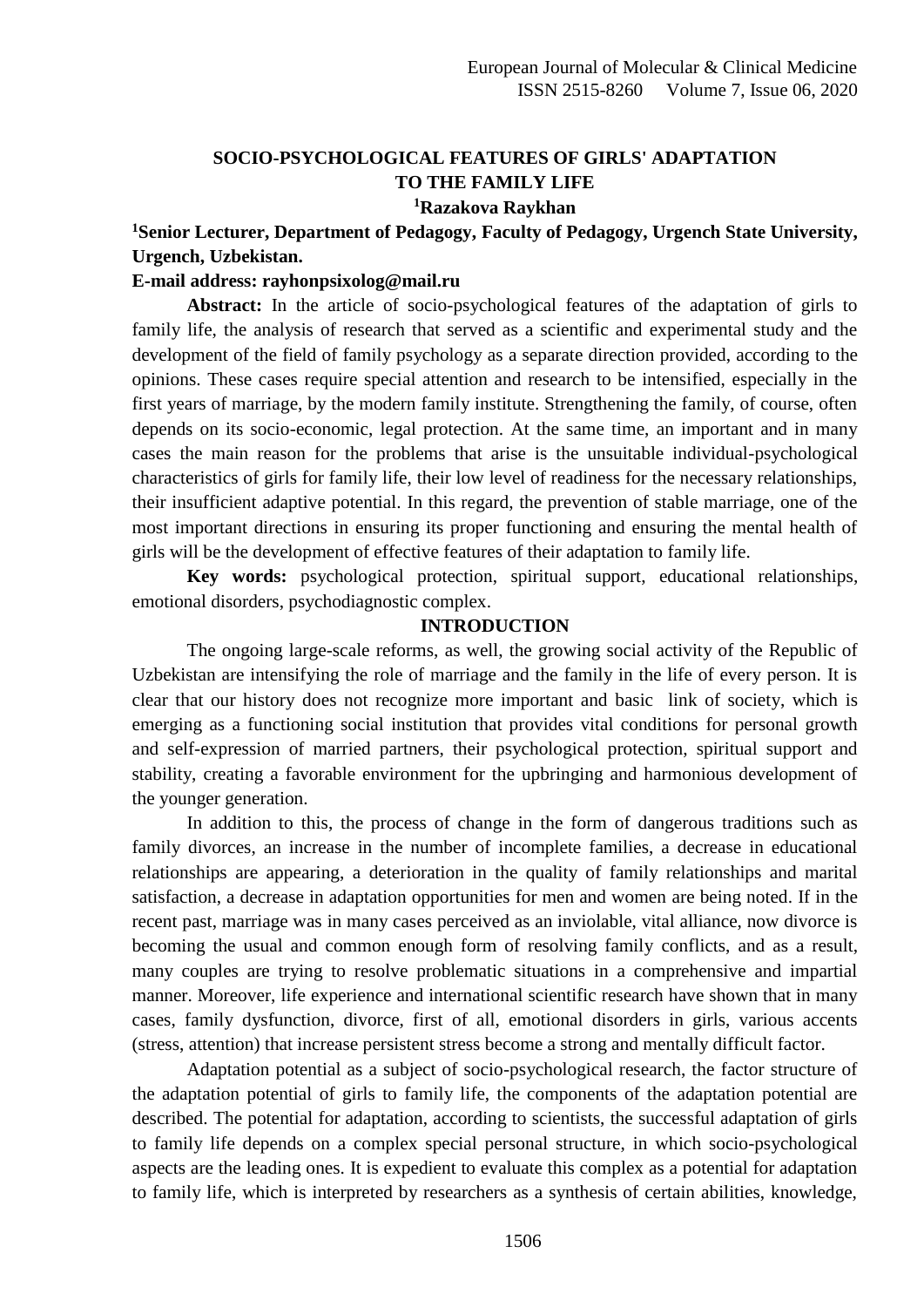skills, qualities, individual-psychological characteristics, and so on. An expert assessment of a pre-prepared questionnaire was organized and conducted in order to clarify the incident under investigation.

#### **RESULT AND DISCUSSION**

According to the results of the theoretical analysis, the characteristics of the adaptation potential are 44 names. In addition, a special explanatory guide and a ten-point evaluation scale were developed to standardize and facilitate the conduct of the expert evaluation process. Based on expert assessment ( $n = 134$ ) conducted using specially prepared tools and factor analysis, it was possible to distinguish four factors that combined 21 traits of adaptation potential. As a result, the actual structure of the adaptation potential was determined and evaluation criteria for diagnosing the levels of development of the phenomenon under study (above average, medium, below average) were determined. The above criteria characterize the area of motivation of girls for family life. Therefore, the first factor is considered by us as a motivational component of girls' ability to adapt to family life, the second factor characterizes the area of girls' ability to adapt to family life, the third factor reflects the area of girls' self-government. The fourth factor in terms of importance was named as an integral part of the cognitive field of girls' adaptation potential to family life.

The following questionaries were used to study the socio-psychological features of girls' adaptation to family life:

- $\triangle$  expert questionnaire prepared to assess the components of girls' adaptation potential to family life;
- a prepared experimental scale for assessing the potential of girls to adapt to family life;
- marriage satisfaction survey by V.V. Stolin, G.P. Butenko, T.L.Romanov;
- method of diagnosing a typical family situation by E.G. Eidemiller, V.V. Justitsky;
- $\triangle$  method of diagnosing specific aspects of communication by V.I.Nedashkovsky;
- Test-questionnaires of voluntary self-management by A.V.Zverkov, E.V. Eidman.

The study involved 145 girls between the ages of 20 and 25 with up to 2 years of family life experience. In order to ensure comparability of the data, those selected in the empirical study  $(n = 145)$  were divided into two groups:

- Experimental group ( $n = 71$ ), whose members participated in the training program;
- Control group ( $n = 74$ ), whose members did not participate in the training program. Quantitative characterization of the comparison groups of the empirical study of the effectiveness of the training program  $(n = 145)$ .

 "Socio-psychological education of girls in the adaptation of family life" allowed us to develop a socio-psychological training program "Happy Family Life".

The purpose of the training program is to prepare girls for family life.

Based on the purpose, four blocks of issues are formed:

1. **The first block** is the optimization of the field of motivation, ie the formation and development:

2. **The second block** is the optimization of the communication sphere, ie the formation and development: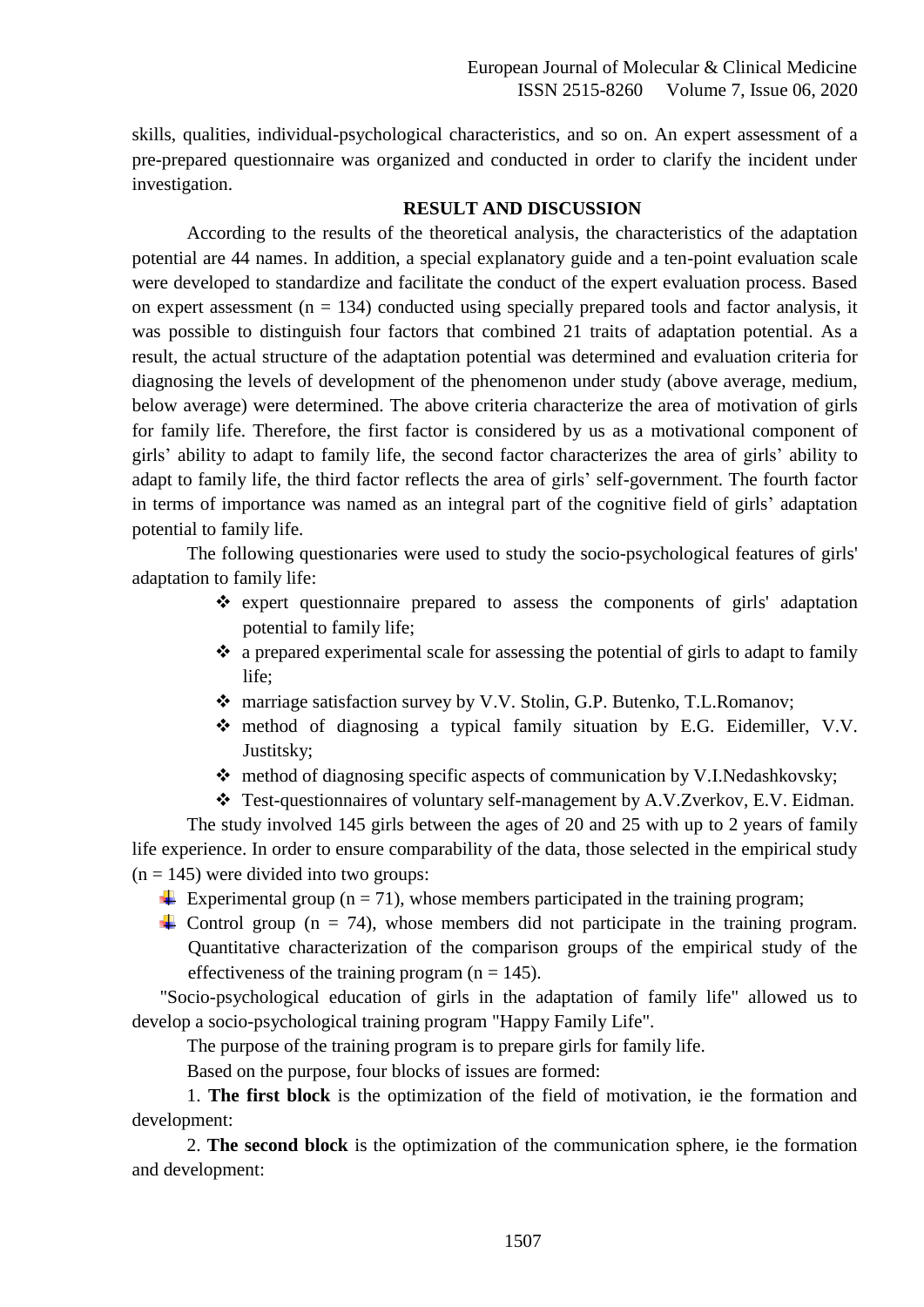3. **The third block** is the optimization of the field of self-government, ie the formation and development:

4. **The fourth block** is the optimization of the field of knowledge, ie the formation and development:

The training program itself includes 8 sessions, each lasting 90 minutes. In general, the lessons of the training program have a typical structure:

1) The main part consists of exercises "Let's get acquainted", "Modern woman", "Positive and negative aspects of family life".

2) It is consisted of exercises "My family", "Family model", "Household barriers of family life", "We do not feel ill will", on the theme "The role and importance of the family in the life of a modern man",

3) It is consisted of exercises "The art of family life", "Values in my life" on the topic "Peculiarities of adaptation to family life."

4) It is consisted of exercises "What does it mean to have the potential to adapt to family life?", "What to discuss with a married partner?", "Family legislation of the Republic of Uzbekistan" on the theme "Structure of adaptation potential to family life".

5) It is consisted of exercises "Family Code", "My ideal husband", "My real husband" on the topic "The role of the field of personal motivation in the structure of the potential for adaptation to family life."

6) It is consisted of exercises "Models of relationships", "Happy family", "Happy family life" on the topic "The role of the communicative sphere of the individual in the structure of the potential for adaptation to family life."

7) It is consisted of exercises "My characteristics", "How I see myself in the future" on the topic "The role of the field of self-government in the structure of the potential for adaptation to family life."

8) It is consisted of exercises "Homework", "Distribution of responsibilities" on the topic "The role of cognition in the structure of the potential for adaptation to family life."

In addition, to enhance the reliability of the results obtained, the following psychodiagnostic complex was used: questionnaire on marital satisfaction by V.V.Stolin, G.P.Butenko, T.L.Romanov; methodology for diagnosing a typical family situation by E.G.Eidmiller, V.V.Justitsky; method of diagnosing aspects of communication by V.N. Nedashkovsky; test-questionnaire on the study of voluntary self-management by A.V. Zverkov, E.V. Eidmans.

The results of the psychodiagnostic examination using the Experimental Scale to assess the adaptation potential of girls to family life showed that before the training program, both in the experimental group and in the control group, the main participants were below average (exper.group-39 people, 54.9% and control group-45 people, 60.8%) and intermediate (exper. group - 32 people, 45.1% and control group - 29 people, 39.2%). However, the results of psychodiagnostic examination after the training program showed a different distribution of the sign. Number of participants in the experimental group: below-average levels of adaptation potential decreased significantly from 54.9% (39 individuals) to 0%; the average level of adaptation potential decreased significantly from 45.1% (32 individuals) to 0%; above-average levels of adaptation potential increased from 0% to 100% (71 individuals). No such positive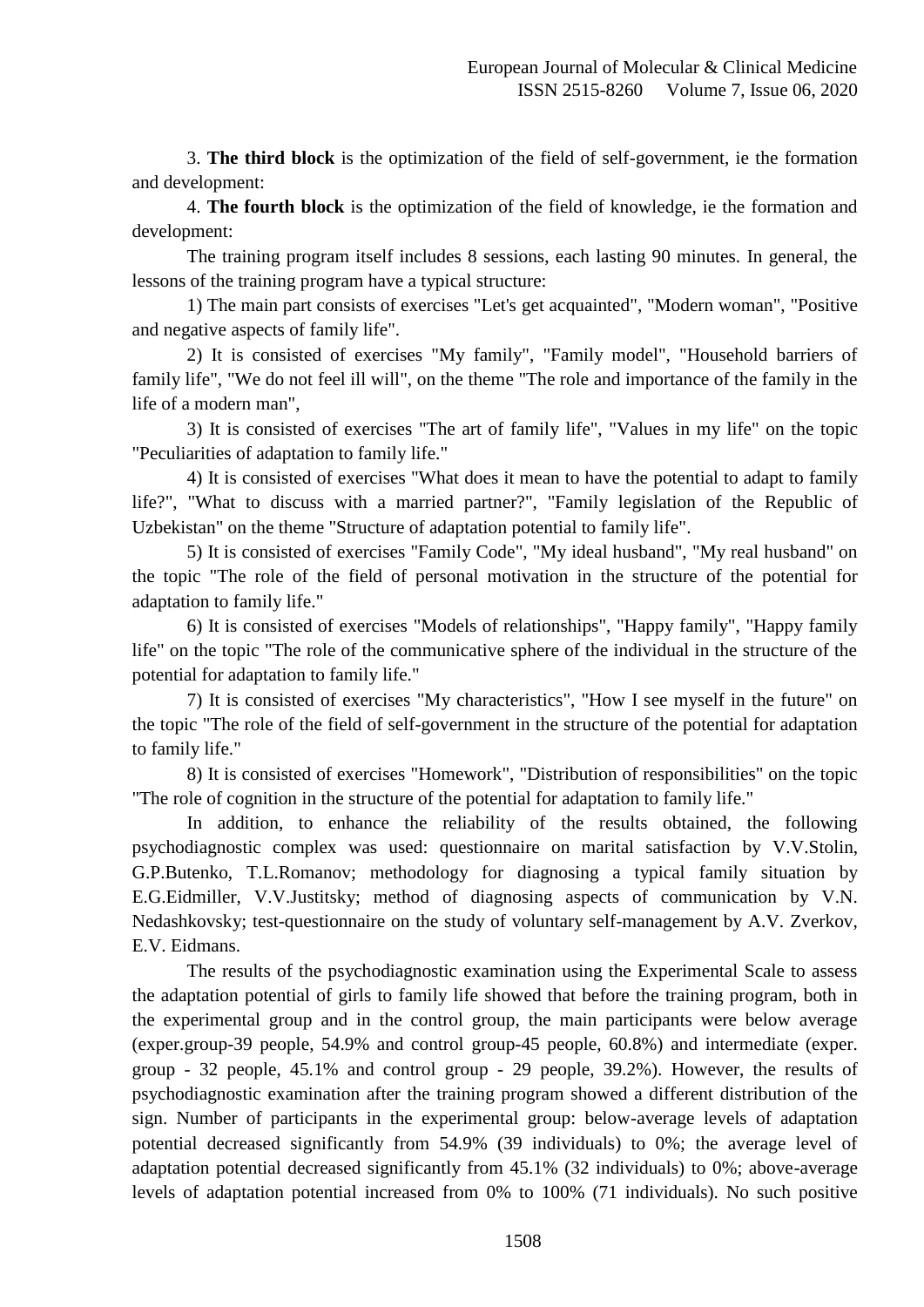### European Journal of Molecular & Clinical Medicine ISSN 2515-8260 Volume 7, Issue 06, 2020

changes were observed in the control group. Number of participants: below-average levels of adaptation potential increased from 60.8% (45 individuals) to 71.6% (53 individuals); average levels of adaptation potential decreased from 39.2% (29 individuals) to 28.4% (21 individuals); above-average levels of adaptation potential did not exist before and after the training program.



**Figure 1. Until the training program conducted**



### **Figure 2. Until the training program conducted**

Results of psychodiagnostic examination before and after the training program using the Experimental Scale for Assessing the Adaptation Potential of Girls to Family Life ( $n = 145$ )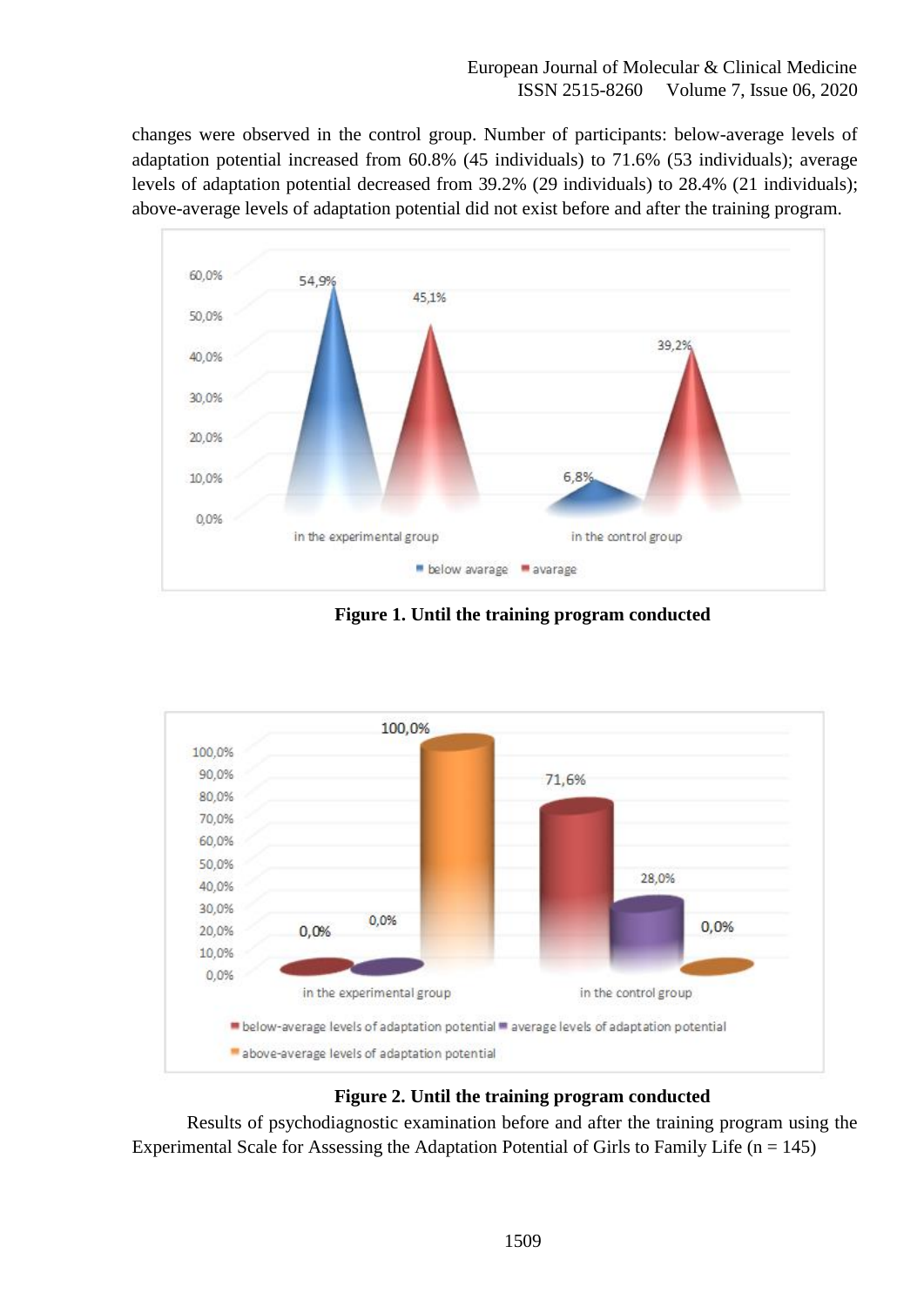All of the above differences are also statistically confirmed by the analysis of the equality of the mean values in the experimental and control groups conducted on the Student's statistical t-score.



**Figure 3. The results of the training work**

Based on the above, it can be concluded that the empirical study (n-145) has confirmed the effectiveness of the socio-psychological training program "Happy Family Life". For example, as a result of the training conducted a complex psychodiagnostic examination using the Experimental Scale for Assessing the Adaptation Potential of Girls to Family Life, the Marriage Satisfaction Survey by V.V.Stolin, G.P.Butenko, T.L.Romanov, Methodology for Diagnosing a Typical Marital Status by E.G.Eidemiller, V.V.Justitsky, the method of diagnostics of communicative aspects by V.N.Nedashkovsky, the test-questionnaire of the study of voluntary self-management by A.V.Zverkov, E.V.Eidman and those with below adaptation potential 54.9% (39 individuals) decreased significantly to 0%; those with avarage adaptation potential decreased significantly from 45.1% (32 individuals) to 0%; those with above average adaptation potential increased from 0% to 100% (71 individuals);

However, no such changes were observed in the control group girls who were not involved in the training program (those with below-average adaptation potential increased from 60.8% (39 individuals) to 71.6% (53 individuals); those with avarage adaptation potential decreased from 39.2% (29 individuals) to 28.4% (21 individuals), and those with above average adaptation potential were not identified before and after the training program. The separated differences were also statistically confirmed according to the Student's t-score.

### **The scientific novelty of the research is as follows:**

- $\ddot{+}$  according to the results of the dissertation research, the modern essence of the concept of family life in psychology is identified, the features of successful and unsuccessful family life are distinguished, the socio-psychological features of the adaptation process are revealed, the application of the concept of adaptation potential to family life is substantiated;
- $\overline{\phantom{a}}$  as a result of empirical research, the factor structure of the development potential of girls to family life was revealed, the components of the potential of girls to adapt to family life were identified.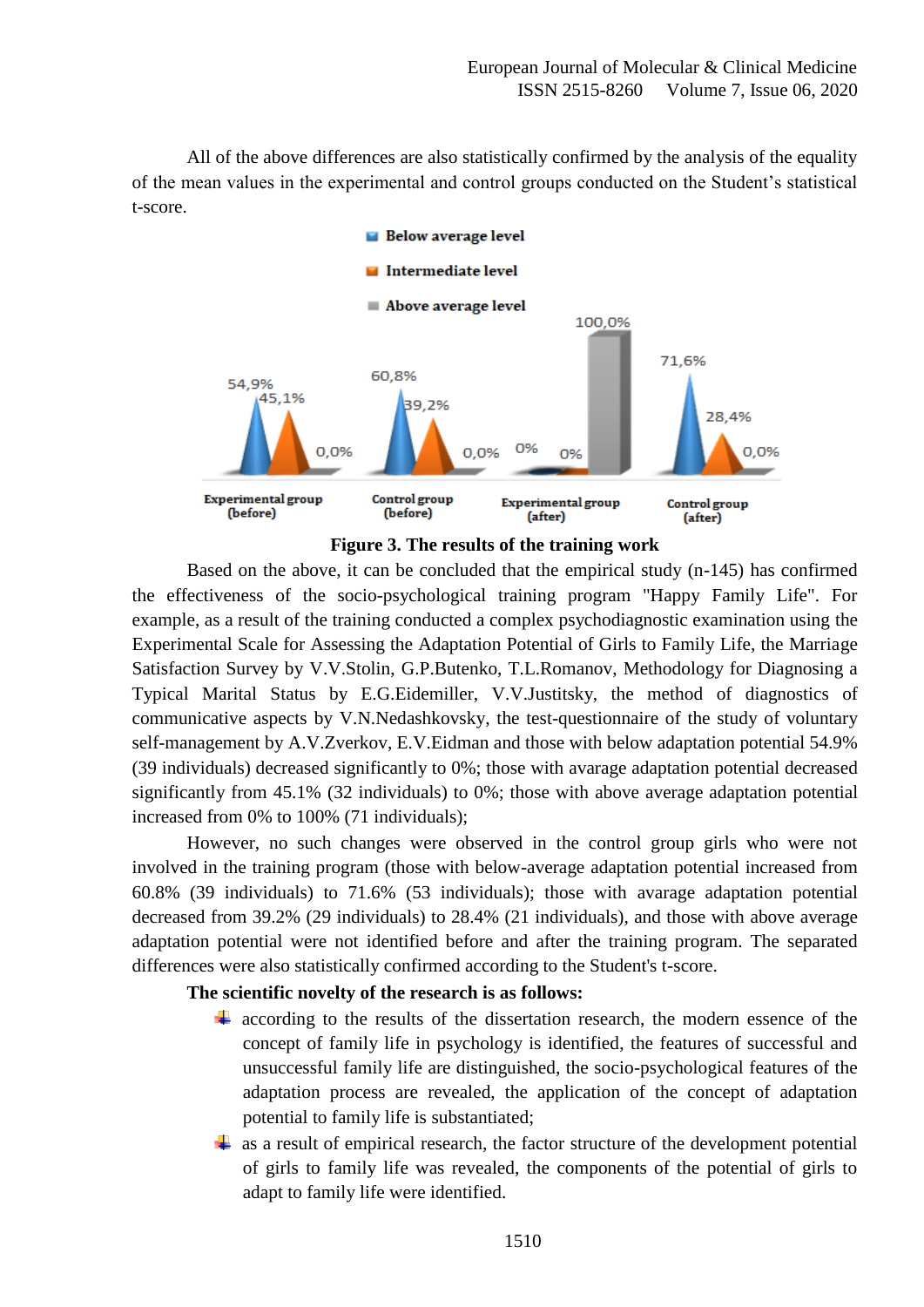### **The practical results of the study are as follows:**

- $\hat{\mathbf{v}}$  expert questionnaire for assessing the components of the potential for adaptation of girls to family life, an experimental scale for assessing the potential for adaptation of girls to family life were developed;
- a socio-psychological training program for the adaptation of girls to family life has been developed and its effectiveness has been tested;
- practical recommendations have been prepared for girls to facilitate adaptation to family life.

The scientific significance of the results of the study is determined by the development of the factor composition of the potential for adaptation of girls to family life. This opens up and clarifies the scientific understanding of the phenomenon under study, allows a reasonable approach to psychodiagnostics, as well as to the process of adaptation of girls to family life, to examine the effectiveness of applied socio-psychological characteristics. The essence and understanding of the adaptation potential of girls to family life, its importance, as well as the developed methods (Expert questionnaire to assess the components of the adaptation potential of girls to the family, the Experimental scale to assess the adaptation potential of girls to family life) can be used in further research.

### **CONCLUSION**

The practical significance of the research results is determined by the possibility of applying the prepared program of effective socio-psychological education "Happy Family Life", psychodiagnostic methods for the adaptation of girls to family life, as well as practical recommendations developed for its purpose. In addition, the results of dissertation research can be used in the preparation of lectures and practical training to improve the skills of practical psychologists.

### **REFERENCES**

1. Karimova V.M. Family: Social protection factors. Collection of popular scientific articles., // Prof. Edited by V.M. Karimova. T .: 2007. p.118

2. Andreeva T.V. Family Psychology: Textbook. Allowance. - SP .: Speech, 2004. p.243

3. Antipov V.V. Psychological adaptation to extreme situations / V.V. Antipov. - Moscow: Vlados, 2004. p.174.

4. Schneider L.B. Family Psychology / L.B. Schneider - M.: Academic project, 2005. – p.768.

5. Schukina A.S. Moral and psychological adaptation of young spouses // Woman in Russian society. - 2004. - No. 3, pp.8- 13.

6. Warden M. Family psychotherapy. Diagnostics, techniques, secrets of excellence. - M.: Prime-Evroznak, 2007. p. 320.

7. Dementieva I.F. Adaptation of spouses to family life: research and problems // Family Psychology. - 2008. - No. 2. - pp. 134-148.

8. Varga A.Y. Systemic family psychotherapy / A.Y. Varga. - St. Petersburg: Peter, 2001. p.420.

9. Shoumarov G.B., Haydarov I.O., Soginov N.A. et al. Family Psychology: Acad. A handbook for high school and vocational college students. / Edited by G.B. Shoumarov. Ministry of Higher and Secondary Special Education of the Republic of Uzbekistan, Center for Secondary Special and Vocational Education. - T.: «Sharq», 2010. - p. 296.